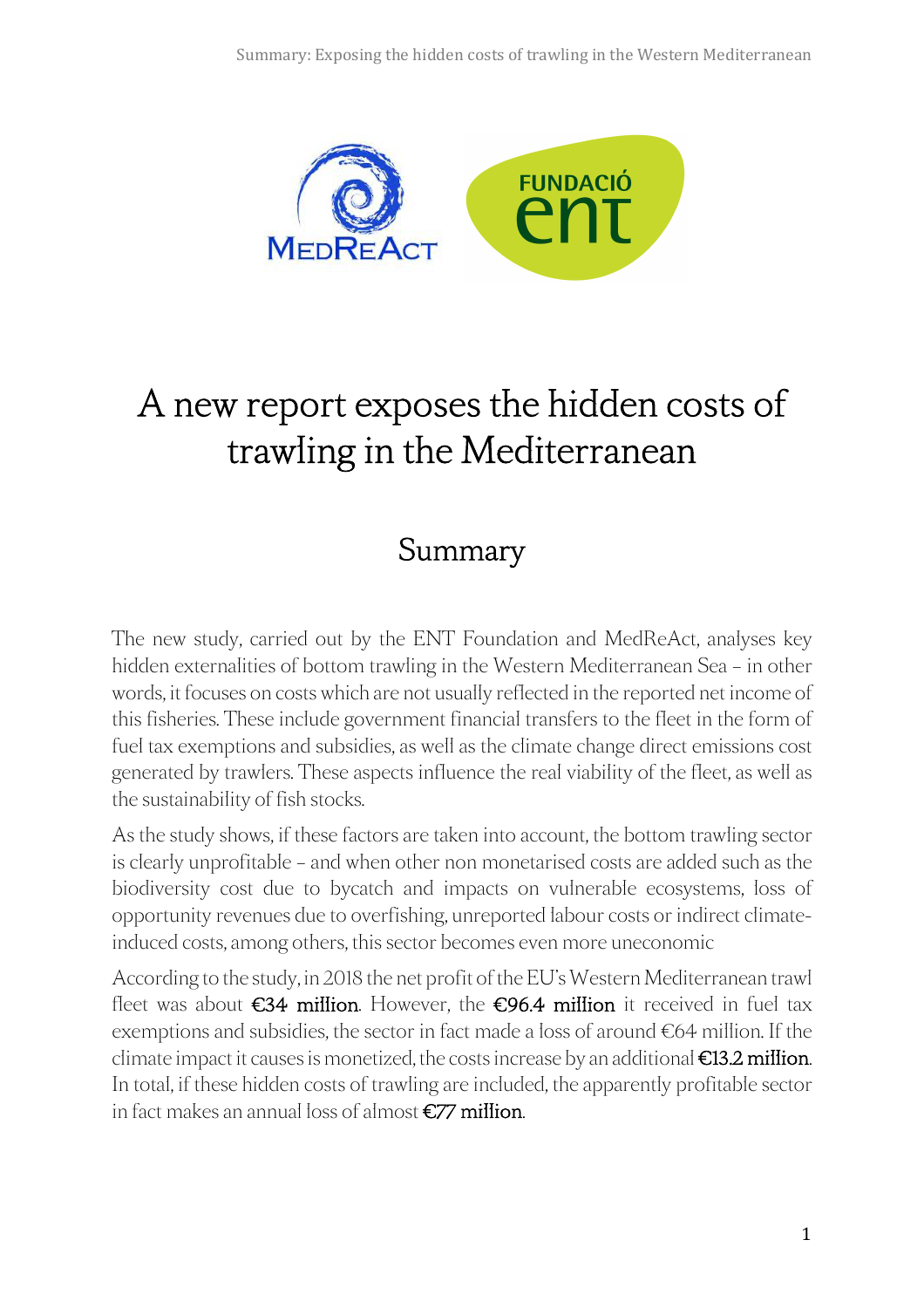The simple fact is that the trawling sector, as it is today, would not be economically viable if fuel tax exemptions and subsidies were removed and if it were fully integrated into the EU's Emissions Trading System, as happens with many other industries.

These externalities must be addressed, not just for ecological and economic reasons, but to help level the playing field with other fishing practices which cause less environmental harm. Given the poor state of Mediterranean fish stocks and marine habitats, trawl fisheries represent not only an uneconomical use of common resources but is accelerating the ecological crisis of the Mediterranean Sea. Significant steps need to be taken to reduce its externalities, in line with the objectives of the EU Green Deal.

The authors recommend the immediate adoption of an extensive combination of conservation measures. These include a significant reduction in fishing pressure, and a wider implementation of marine protected areas and no-take zones to reduce trawling externalities.

The report goes on to call for transitional public funding to support an urgent and radical shift towards low-impact fishing, and stronger and more effective environmental measures in fisheries management. Without them, the fishing industry will not be capable of responding to the growing environmental and social challenges of the 21st century.

# Key data

## (Data shown is for Italy, Spain and France unless otherwise stated)

#### Landings and profits

Total net profit of the EU trawl fleet in the Western Mediterranean in 2018: €34 million\*

#### By country

Italy

- Landings: 20,000 tonnes
- Gross value of landings: €120 million
- $\bullet$  Net profit:  $\epsilon$ 18 million

## Spain

- Landings: 27,000 tonnes
- Gross value of landings: €167 million
- Net profit:  $\epsilon$ 17 million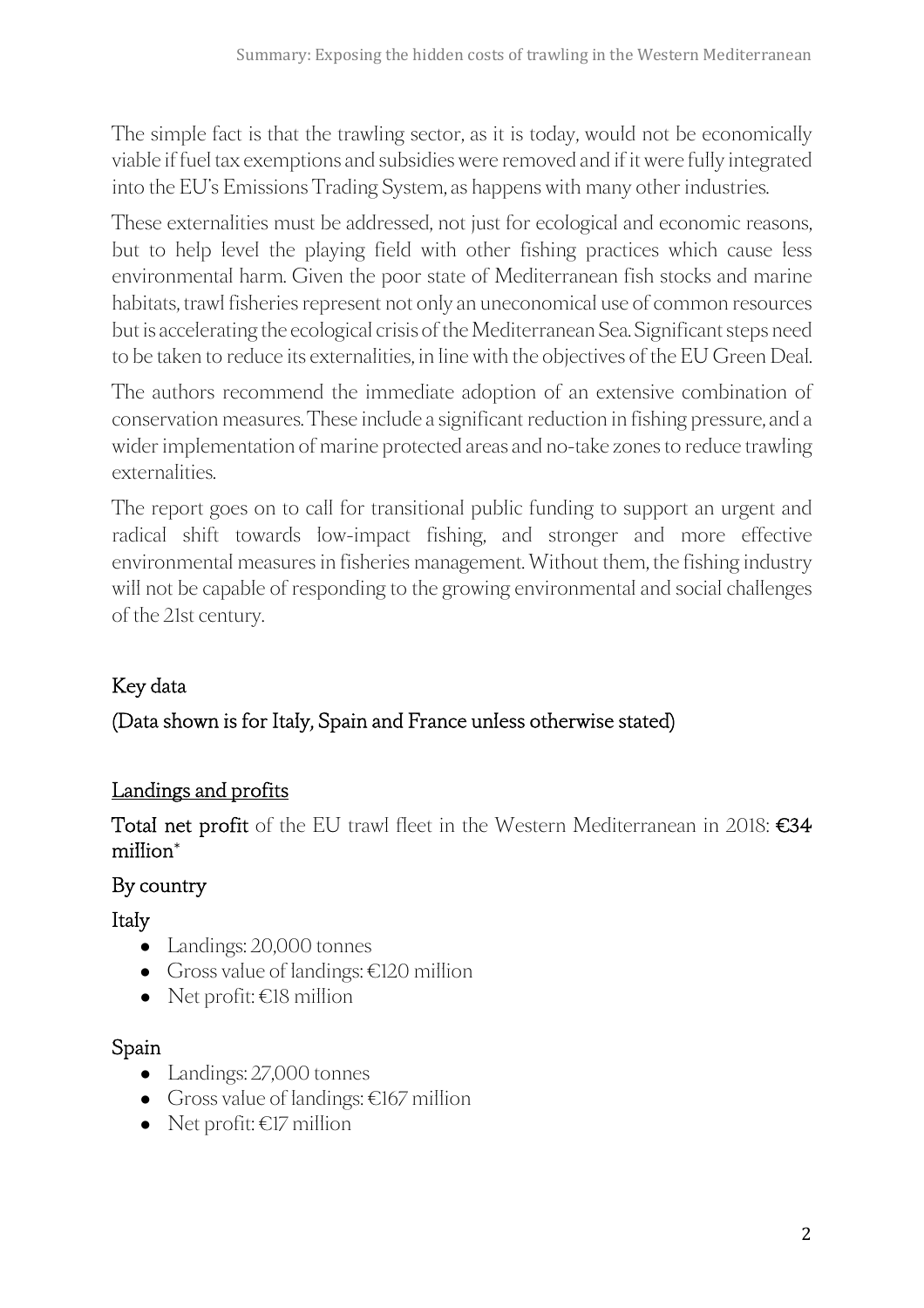#### France

- Landings: 8,000 tonnes
- Gross value of landings:  $\epsilon$ 25 million
- Net profit:  $-E1$  million

\* In general, the study shows that the largest trawlers (18-24 m and >24m segments) produce the worst economic results.

#### Government financial transfers (fuel tax exemptions and subsidies)

Total fuel tax exemptions of the EU trawl fleet in the Western Mediterranean: €93 million

#### By country

- Italy:  $\in$  49 million
- Spain: €38 million
- $\bullet$  France:  $\epsilon$ 6 million

Total operative and investment subsidies from European funds to the EU trawl fleet in the Western Mediterranean: €3.4 million

#### By country

- $\bullet$  Italy:  $\epsilon$ 2.5 million
- $\bullet$  Spain: €0.8 million
- France:  $\epsilon$ 0.1 million

## Government financial transfers and net profit

Total net profit of EU trawler fleet in the Western Mediterranean minus government financial transfers: -€64 million

## By country

- Italy: -€34 million
- Spain: -€22 million
- France: -€8 million

#### Carbon cost (direct emissions)

The report also quantifies greenhouse gas emissions from the trawl fleet and monetizes them using EU Emissions Trading Scheme values. This allows an estimation of the social cost of carbon produced by the trawl sector.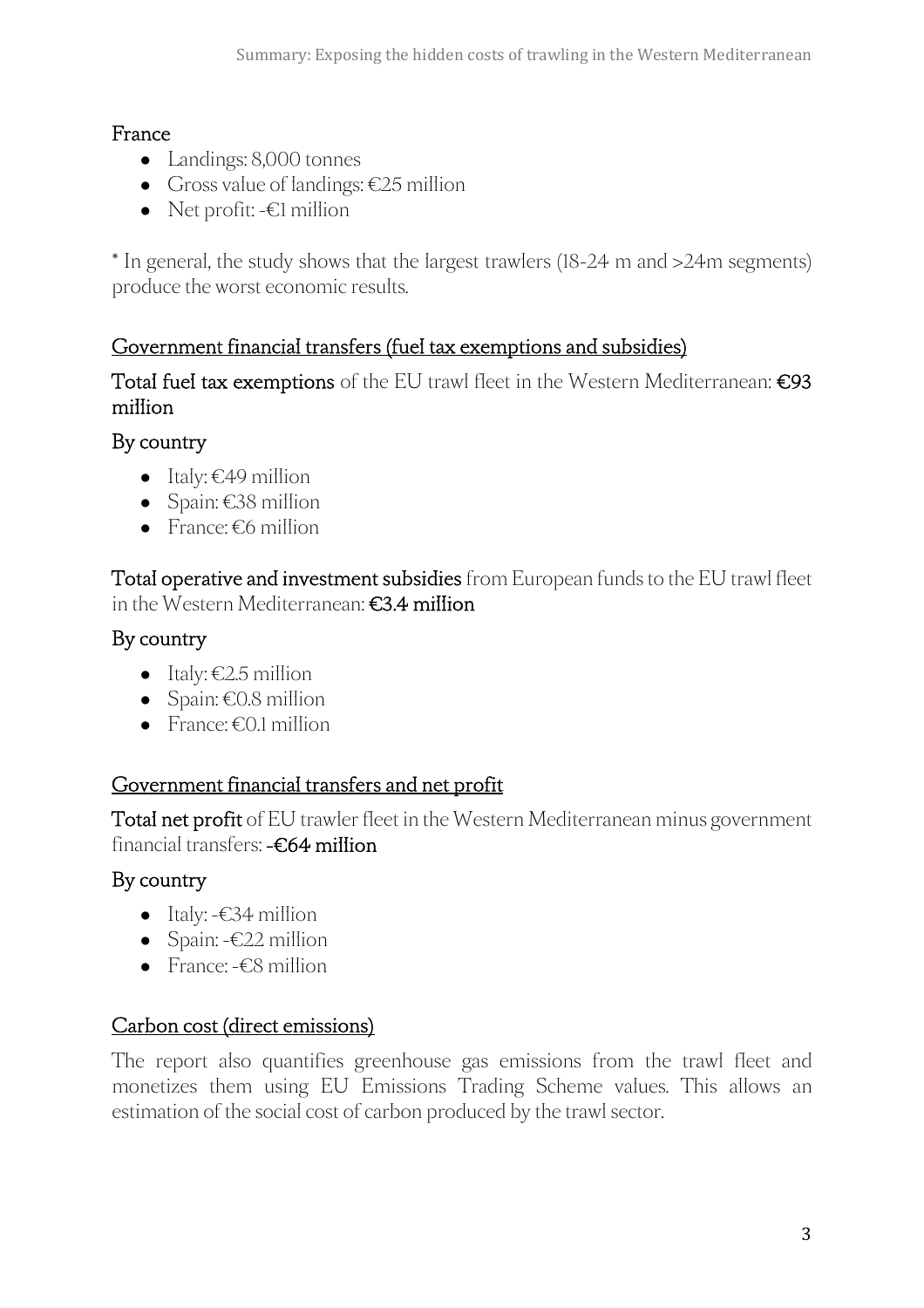Between 2013-2018, the EU trawl fleet in the Western Mediterranean consumed a total of 1.2 billion litres of fuel, producing approximately 3.3 million tonnes of CO2 equivalent emissions. During this period, Italy increased its fuel consumption and associated emissions by 40%, whereas Spain and France reduced theirs by 7% and 13% respectively.

Taken together, these CO2-eq emissions are some 326,000 tonnes above what is allowed under the countries' annual emissions allocation, with Italy's total being by far the biggest:

- Italy: 262,000 tonnes CO2-eq
- Spain: 24,000 tonnes CO2-eq
- France: 40,000 tonnes CO2-eq

Depending on the reference value used for carbon, at the time of the study (March 2021) the total cost of the emissions from the EU trawl fleet in the Western Mediterranean ranged from  $\epsilon$ 2.5 million to  $\epsilon$ 21.8 million, with a middle value of  $\epsilon$ 13.2 million.

#### By country:

- Spain:  $\epsilon$ 0.2 million to  $\epsilon$ 1.6 million (middle value  $\epsilon$ 1 million)
- France:  $\epsilon$ 0.3 million to  $\epsilon$ 2.7 million (middle value  $\epsilon$ 1.6 million)
- Italy:  $\epsilon$ 2 million to  $\epsilon$ 17.5 million (middle value  $\epsilon$ 10.6 million)

#### Final result: the true cost of trawling

When government financial transfers (€96.4 million) and the hidden cost of the climate impact it generates ( $\epsilon$ 13.2 million) are subtracted from the  $\epsilon$ 34 million net profit raised from landings revenues, the EU's Western Mediterranean trawl fleet runs with a net deficit of around  $\epsilon$ 77 million.

#### Supplementary information

#### Western Mediterranean fleet data (FAO figures)

- There are 1,985 registered trawlers >15m (10.8% of total fleet).
- Italy, Spain and Algeria have the largest national trawl fleets, followed by Morocco and France.
- Trawlers provide the equivalent of 13,026 full-time jobs (18% of total), generate annual revenues of €423 million (41% of total) and a gross added value of €94 million (36% of total).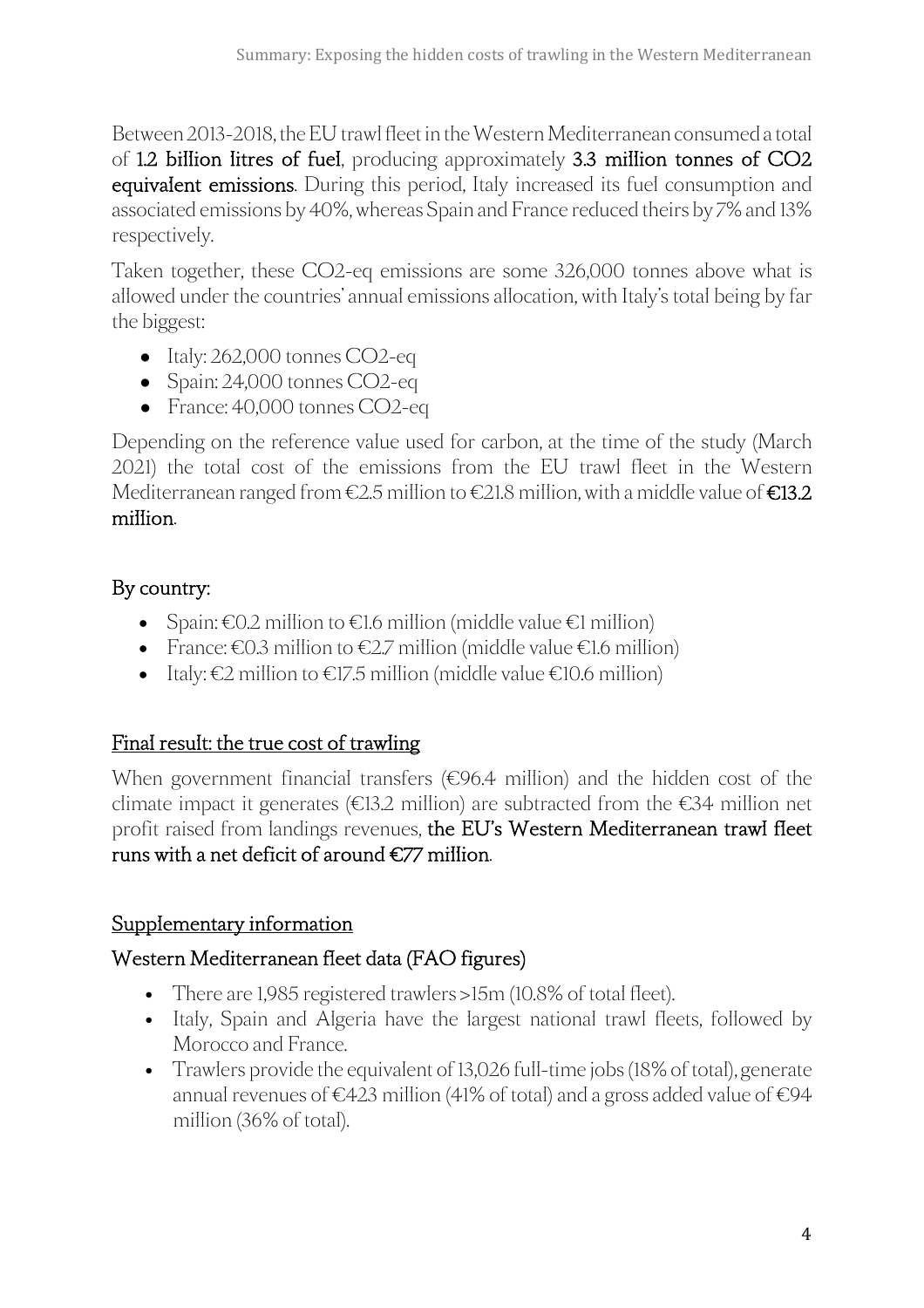## Other costs

Trawling has other hidden costs which are harder to quantify but which are nonetheless significant. They are called Opportunity Costs and some of them can be summarized under the following headings:

#### Overfishing

#### *Overfishing is uneconomical and involves a wasteful use of marine living resources.*

Most fish stocks in the Mediterranean are overfished. Scientists agree that a sharp reduction in fishing mortality in the short term would improve the long-term status of most commercial fish stocks, especially demersal species (those that live on or near the seafloor). There is a growing consensus that current fishing practices in the Mediterranean prevent the biological recovery of the ecosystems - and that a significant reduction of bottom trawling i would put stocks on the road to recovery.

#### **Discards**

*Discards contain many different marine species including commercial, non-commercial and sometimes-commercial species – and regardless of their market value, they are all important to the ecosystems in which they live.*

Discarding is the practice of throwing unwanted catch overboard, dead or alive. Bottom trawling is one of the least selective fishing methods in use today, and causes high mortality in juveniles and non-target species, reducing both commercial stocks and wider marine biodiversity. Of the 300 species caught in Mediterranean bottom trawl fisheries, only 10% are consistently traded, while 60% are always discarded. The annual percentage of discards generated by the trawl fleet in the Western Mediterranean ranges from 15-40% of the total catch – or between 10,503 tonnes and 39,679 tonnes of marine species each year. Whether they are commercial or not, all these species are important for the ecosystems in which they live, so this is a significant externality that needs to be acknowledged.

## Bycatch of vulnerable species

#### *Incidental catch is one of the main drivers of extinction risk for many vulnerable Mediterranean species.*

Sea turtles and numerous species of sharks and rays are among the vulnerable species caught as bycatch by the trawl fleet – in fact, bottom trawlers are responsible for more than 90% of the elasmobranch bycatch in the Western Mediterranean. As above, these species are essential for the well-functioning of the ecosystems.